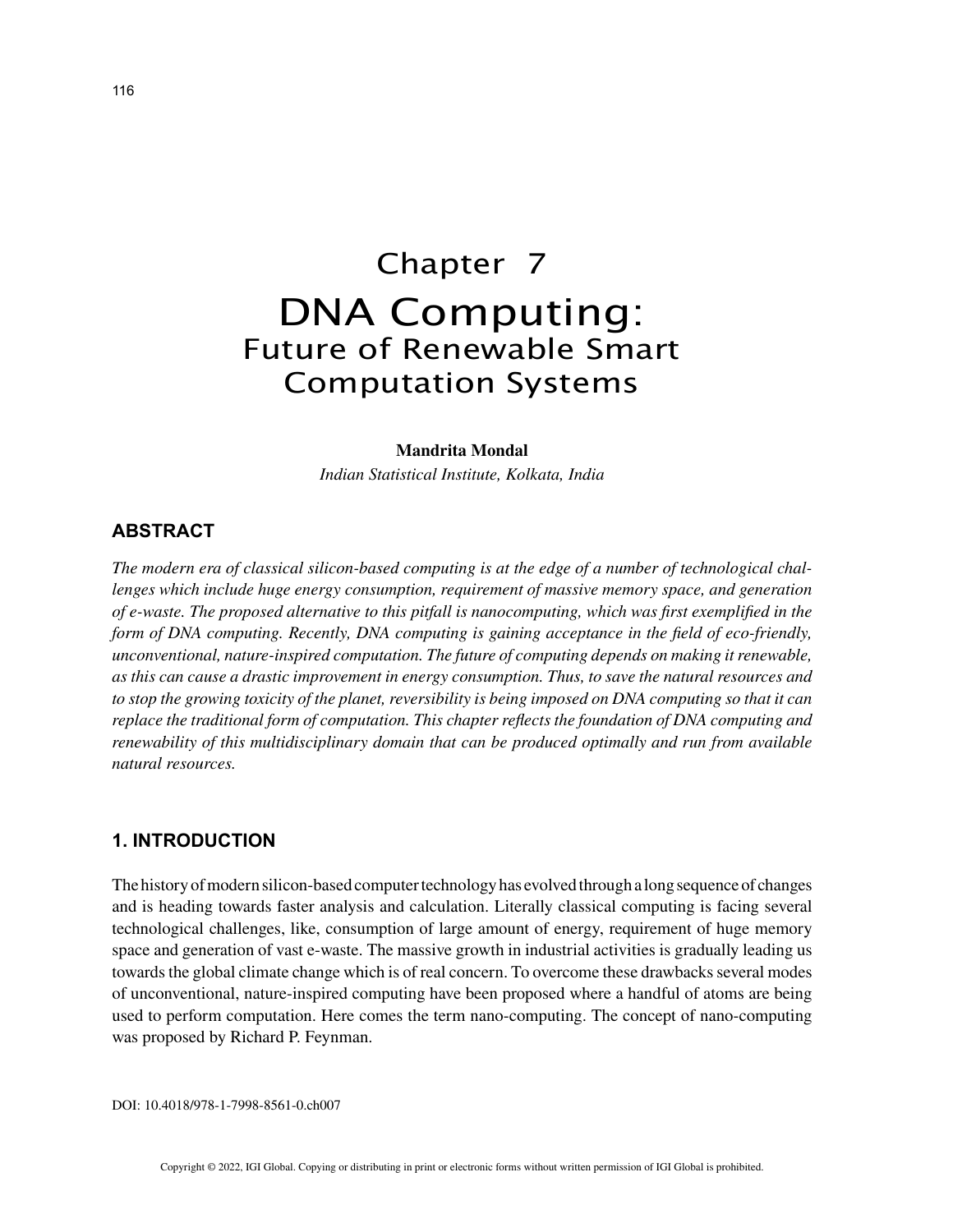#### *DNA Computing*

On 9<sup>th</sup> December 1959, Feynman delivered lecture on "There's Plenty of Room at the Bottom" at the annual meeting of the American Physical Society at Caltech (Feynman, 1960). In this seminal talk, Feynman accentuated to control and manipulate things on nano-scale to solve computing problems. He stated that nano particles like quantum molecules, DNA molecules are capable to perform computation.

Natural biochemical nano computers exist in all living organisms which store, process and retrieve all information in form of chemical structures and interactions. But these nano-computers of nature are basically uncontrollable by humans. The concept of developing a biochemical nano computer was established by Leonard Adleman of University of Southern California in 1994 (Adleman, 1994). He first exemplified DNA computing by solving the seven-point Hamiltonian Path Problem, a NP complete problem, using DNA strands. This piece of work first explored the idea that computing is possible by directly controlling molecules in nano-scale level.

Besides performing computations (Adleman, 1994; Winfree et al., 1998; Benenson et al., 2001; Chang et al., 2003; Green et al., 2006; Akerkar and Sajja, 2009), various algorithms have been developed to resolve reasoning and classification problems (Yeung and Tsang, 1997; Ray and Mondal, 2011a; Ray and Mondal, 2011b; Ray and Mondal, 2016) using DNA strands. Computation using DNA sequences requires some operations to handle the DNA strands *viz.* synthesis, merging, melting and annealing, amplification, separation, extraction, cutting, ligation, substituting, marking, destroying, detection and reading. By manipulating synthetic DNA strands the mathematical and logical aspects of computation have been replaced by unique DNA chemistry.

Different innovative and novel research works are being performed globally to develop renewable smart computation systems, where the intelligent eco-friendly molecular arrangement can be reused leading to less energy consumption. Recently DNA computing is gaining acceptance in the field of eco-friendly unconventional computation. The reversible DNA computing models (Garg et al., 2018; Eshra et al., 2019) recycles complex structures constructed by single-stranded (ssDNA), partially double-stranded and complete double-stranded (dsDNA) DNA sequences forming DNA gate structures and hairpin complexes.

Section 2 of this chapter review the sphere of DNA computing which includes definition, advantages, innovative DNA models to perform computation. The renewable or reversible aspect of DNA computation is highlighted in section 3 where the restorable models are demonstrated to perform computation and construct DNA logic gates. Section 4 contains the conclusion of the chapter with future scope of research.

## **2. DNA COMPUTING**

Before delving deeper into the DNA computing, a recapitulation of basic concepts around DNA is a mandate. The next subsection illustrates some of those basic premises of DNA in molecular biology.

## **DNA in Molecular Biology**

Deoxyribonucleic Acid or DNA can be defined as genetic material that carries instructions throughout the generations of all the cellular organisms and most of the viruses. This genetic blueprint determines all the characteristic of each organism. Generally, DNA molecules are arranged in the chromosomes placed in the cell nucleus (Watson and Crick, 1953). The molecular structure of DNA was revealed by James D. Watson and Francis Crick in 1953.